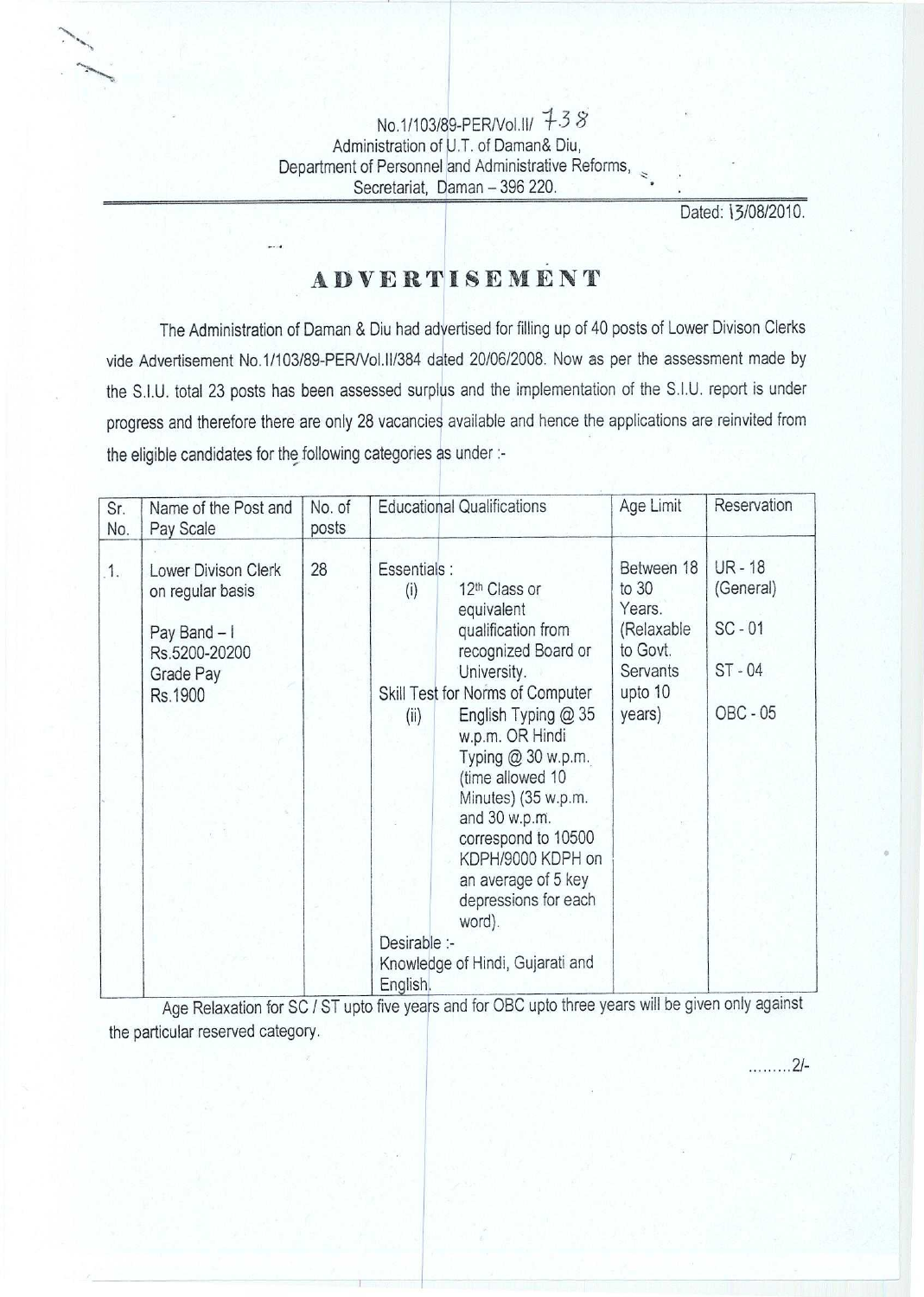The candidates who are domicile of Daman & Diu having requisite educational qualification and are within the prescribed age limit shall apply in the prescribed format (specimen given as an Annexure) to the "Joint Secretary (Personnel), U.T. of Daman & Diu, Secretariat, Daman - 396 220. The last date for receipt of application shall be 6<sup>th</sup> September 2010 (Monday). The application received after expiry of above date will not be entertained and shall be rejected summarily. The crucial date for determining the age limit shall be 6th September 2010.

The eligible candidates shall be called for written examination. The date for written examination shall be communicated in due course of time.

The application should be accompanied with attested copies of following documents.

- **(1) The candidate claiming to be member** of SC/ST/OBC/PH **should attach relevant Certificate issued by the Mamlatdat** , **Daman & Diu** / **Medical Officer.**
- (**2) A domicile certificate issued by the Mamlatdar**, **Daman.**
- **(3) Attested Copies of Educational Qualification Certificates as well as Computer Certificate not less than three months duration.**
- (**4) Certificates regarding experience** , **if any.**
- **(5) The envelope shall be superscribed as "Application for the post of Lower Division Clerk"**

## NOTE:-

V

 $\overline{\phantom{a}}$ 

**The candidates who have alredy applied and whose candidature has been accepted** ( **i.e. who have received the interview call letter before) need not apply again.**

**That an additional list of eligible candidates has also been down loaded on the Administrations** websit www.daman.nic.in those candidates whose names have been listed in the said list need not **apply again.**

( Mohammed A Abid ) Joint Secretary (Pers.)